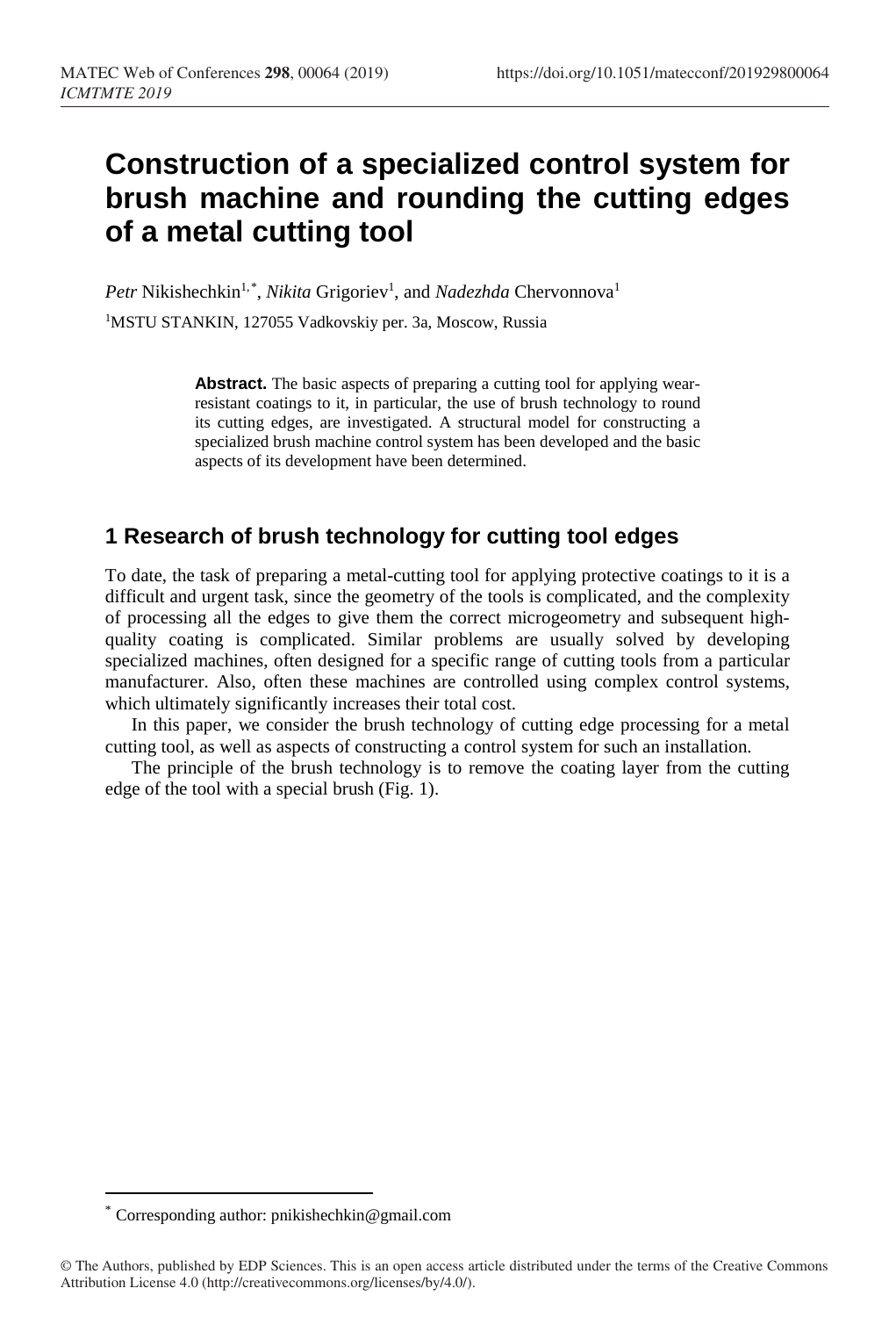

#### **Fig. 1.** Brush tool processing technology.

There are many factors that influence the choice of parameters for rounding the cutting edge of a tool, namely: type of processing, speed, feed, cutting depth, friction coefficient, material of a part, macrogeometry of a tool, alloy hardness, alloy composition, coating structure, coating thickness and other factors.

Depending on the type of processing, speed, feed, cutting depth, material of the part, macrogeometry of the tool and other factors, the degree of rounding of the cutting edge is selected.

In this research, it was found that the brush technology has many other advantages, namely: the possibility of separate processing of the tool surface, the creation of individual geometry for the tool surfaces, the constancy of the radius of rounding along the length of the tool, automation of the rounding process, the possibility of using different brushes for one technological the process, the possibility of rounding the edges on all instruments of almost any shape and the ease of mastering the technology.

#### **2 Development of a structural model for controlling a brushing machine**

During the research, a structural model was constructed that displays the main components of the brush machine and its control system, and their interaction with each other (Fig. 2). The model includes the following components: a control system consisting of a terminal and a computing core, peripheral devices for driving the axes of the complex, as well as the brush machine itself, for which a kinematic scheme was developed.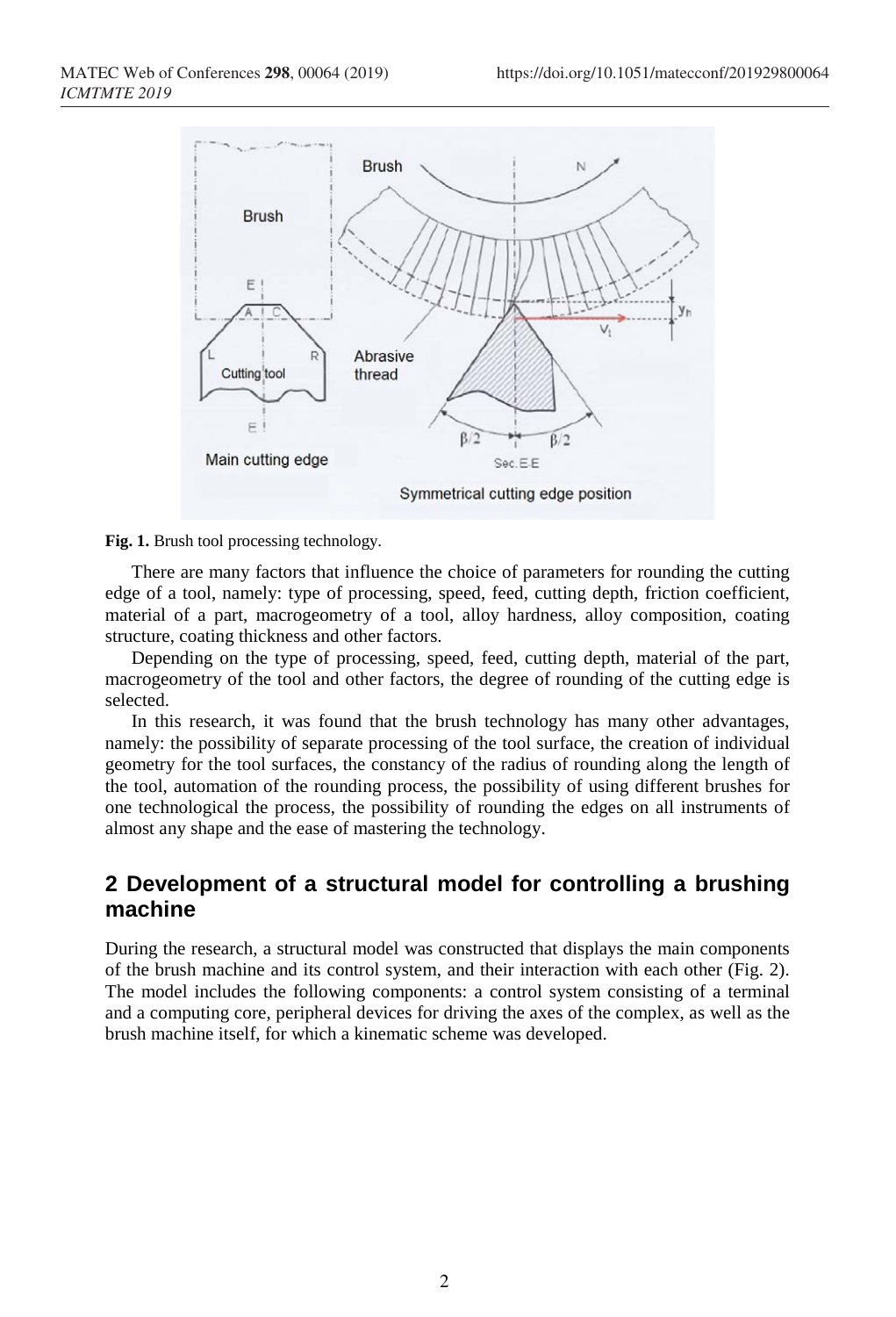

**Fig. 2.** Structural model of brush control.

The most important element of the complex is an adapted control system, which includes a computing core that performs all the computing and control operations, as well as a flexible operator interface that allows using process parameters to control the process for various types of tools and their dimensional characteristics.

At the same time, this control system must have enough functionality to control the 6 axes of the brushing machine, but without the redundant functionality found in CNC systems, such as frame previews, various interpolation algorithms, etc. It is assumed that the possibility of operating the control system on various hardware platforms, including domestic processors, should be provided for the possibility of use in closed tool factories with high security requirements.

The direct control object is a brush machine. The developed and presented kinematic scheme of the brushing machine reflects all the controlled axes of the complex, their type (circular / linear) and their construction. As can be seen from the figure, the brushing machine is a 6-axis equipment: XYZ axes are linear, ABC are angular (rotary) axes. Processing of the cutting edge on the brushing machine is carried out by moving a special brush along the cutting surfaces and removing a layer of excess material from them. Using 6 moving axes, the brushing machine covers a wide range of cutting tools.

## **3 Development of a specialized brush machine control system**

One of the most important tasks is the creation of a control system adapted for the implementation of brush technology for tool processing in an automated mode. The development of this control system for the brushing machine is supposed to be carried out by adapting existing practices for the AxiOMA Control CNC system being developed at MSUT "STANKIN", in the creation of which I also took part. This CNC system is a domestic solution that allows you to solve the problems of controlling a wide range of machine equipment. The software part of the CNC system consists of two main components: the control system terminal, with which the operator interacts, and the core of the system, which implements all mathematical control algorithms (interpretation of the control program, interpolation, frame preview, etc.), as well as modules for work with external devices. Moreover, initially the control system is aimed at solving the problem of controlling high-precision machine equipment, and is not designed to solve specialized tasks, for example, controlling the developed brush machine.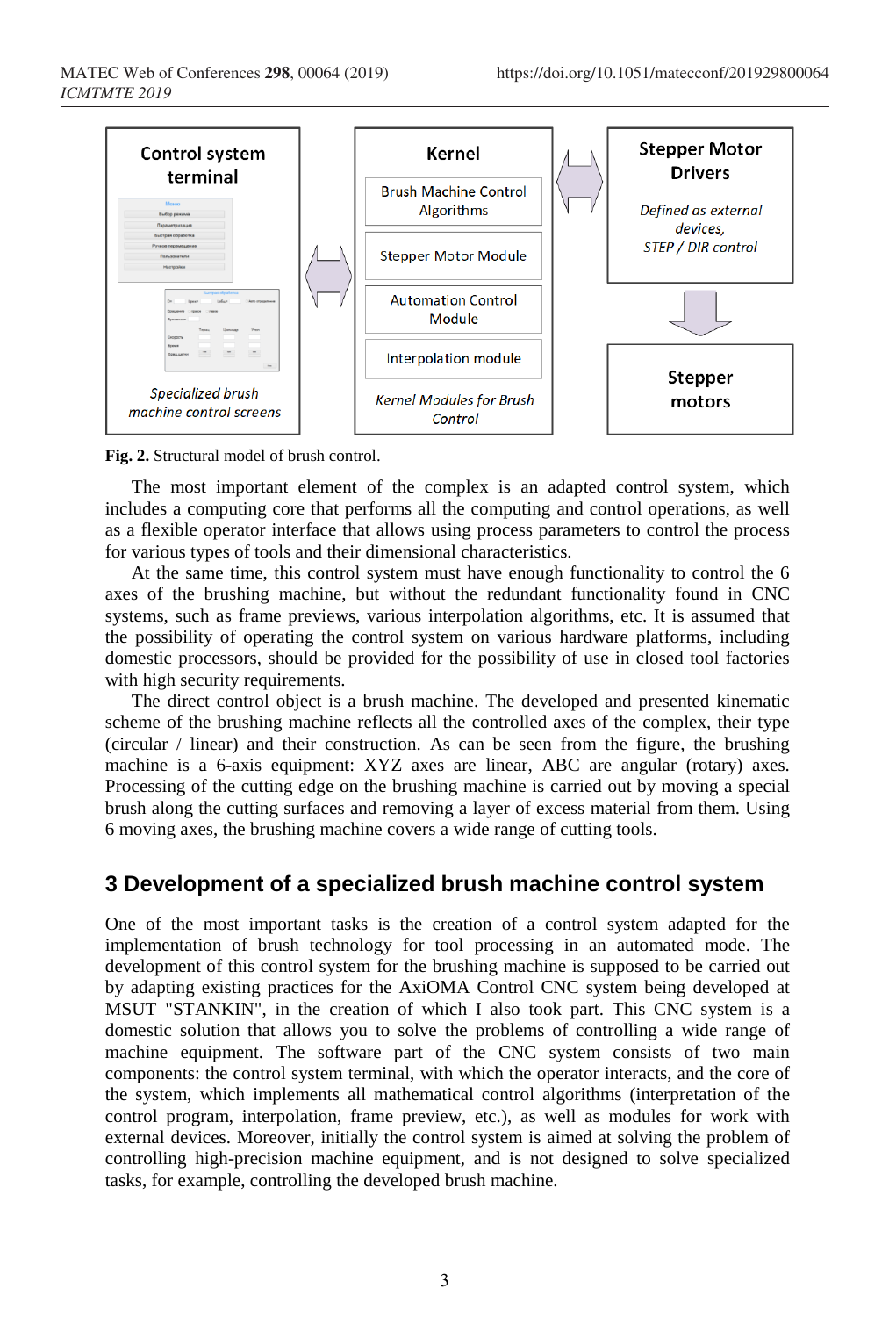To adapt and refine the system for controlling the brushing machine, it is necessary to develop additional modules in the main components of the control system and carry out appropriate tests of their operation.

In the terminal part, it is necessary to create specialized screens for controlling the brushing machine, since the regular terminal screens of the CNC system have a different orientation and will not allow for the parameterization of the developed complex.

As for the control functions of the brushing machine, in contrast to the standard tasks solved by the CNC system, it is not necessary to achieve micrometric accuracy when controlling the axes to implement the brush technology of surface treatment of the cutting tool. Accordingly, the use of expensive high-precision servo drives is a redundant solution. In this regard, it was decided to use stepper motors to drive all the axes of the complex. At the same time, for their control it is necessary to develop modules for interacting with stepper motor drivers, as well as specialized algorithms for their control, which are absent in the standard CNC system.

Thus, in the core of the control system, a set of modules is developed for implementing specialized brush machine control algorithms, as well as modules for interacting with hardware devices - stepper motors that implement the movement of all axes of the brush machine, and an electro-automation control module for monitoring the processing process.

In the terminal part of the control system, several screens were developed to select the required operating mode of the complex and set the main parameters of the fast processing mode (Fig. 3). It is assumed that the terminal part will be implemented on the basis of a compact industrial terminal panel running Windows CE.



**Fig. 3.** Basic terminal screens for brush control.

In the kernel of the control system, modules for working with stepper motors and their control algorithms are currently being developed and debugged. Debugging is carried out on the basis of a specialized stand simulating the operation of a brush machine.

#### **4 Conclusion**

The hardware and software complex proposed for development will allow preparing the cutting tool for applying protective coatings to it by rounding its cutting edges in order to give microgeometry the necessary configuration and size. This will be implemented using a "brush" technology, while, unlike analogues using this technology, the complex will operate in an automated mode according to processing parameters predefined by operators.

A research was carried out on the possibilities of using brush technology for pretreatment of a cutting tool. A structural model has been developed that displays the main components of the brush machine and its control system, and their interaction with each other. The main tasks that automate the brush cutting tool processing technology are